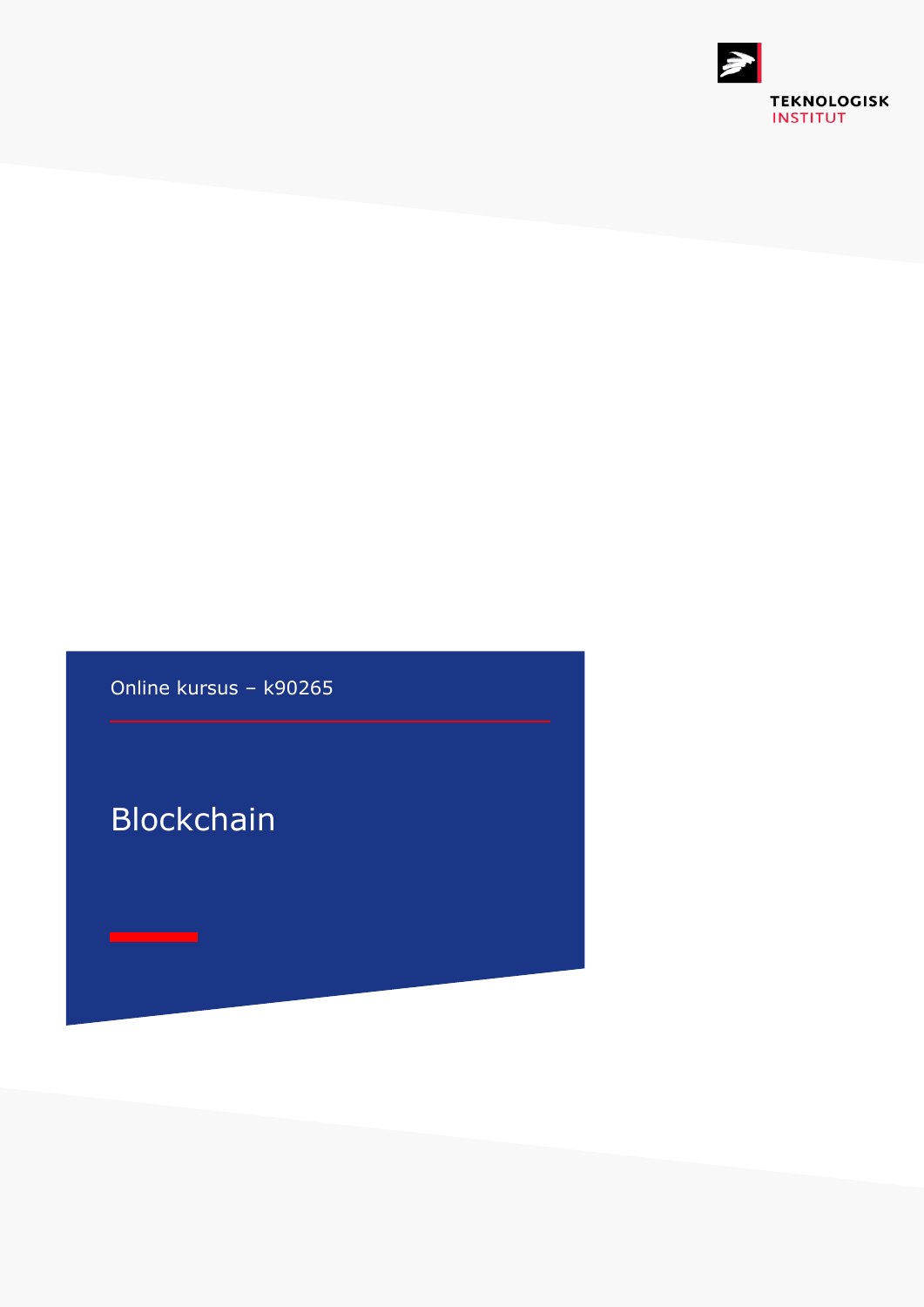## **Teknologisk Institut**

## **Blockchain [www.teknologisk.dk/k9](http://www.teknologisk.dk/k)0265**

| <b>Title</b>                                                                        | <b>Estimated</b><br><b>Duration (hrs)</b> |
|-------------------------------------------------------------------------------------|-------------------------------------------|
| <b>The Basics of Blockchain</b>                                                     | 1,18                                      |
| <b>Bitcoin Technology Fundamentals</b>                                              | 1,20                                      |
| <b>Working with Bitcoin</b>                                                         | 0,82                                      |
| <b>Introduction to Digital Currency</b>                                             | 1,28                                      |
| Cloud Blockchains: An Introduction to Blockchain on the Cloud                       | 1,20                                      |
| <b>Cloud Blockchains: Single Organization Networks on Amazon Managed Blockchain</b> | 1,67                                      |
| <b>Cloud Blockchains: Multi-Organization Networks on Amazon Managed Blockchain</b>  | 1,38                                      |
| Cloud Blockchains: Building Apps on the Azure Blockchain Workbench                  | 1,52                                      |
| <b>Final Exam: Blockchain Solutions Architect</b>                                   | 1,50                                      |
| <b>Building Decentralized Applications for Ethereum: An Introduction to dApps</b>   | 0,97                                      |
| <b>Building Decentralized Applications for Ethereum: Building the Back End</b>      | 1,40                                      |
| <b>Building Decentralized Applications for Ethereum: Building the Front End</b>     | 1,48                                      |
| <b>Building Decentralized Applications for Ethereum: Bespoke Ethereum Tokens</b>    | 0,81                                      |
| Smart Contracts & Hyperledger Fabric: Foundations of Hyperledger Fabric             | 1,49                                      |
| Smart Contracts & Hyperledger Fabric: Setting Up a Hyperledger Fabric Network       | 1,32                                      |
| Smart Contracts & Hyperledger Fabric: Working with Fabric Chaincode in Golang       | 1,12                                      |
| Smart Contracts & Hyperledger Fabric: Working with Fabric Chaincode in NodeJS       | 0,72                                      |
| Smart Contracts & Hyperledger Fabric: Hyperledger Fabric Web App                    | 1,00                                      |
| Smart Contracts & Hyperledger Fabric: Hyperledger Composer Playground               | 1,54                                      |
| Smart Contracts & Hyperledger Fabric: Web Apps for Hyperledger Composer Networks    | 1,22                                      |
| <b>Final Exam: Smart Contracts Programmer</b>                                       | 1,50                                      |
| Ethereum Smart Contracts with Solidity: An Overview of Ethereum and Solidity        | 0,95                                      |
| <b>Ethereum Smart Contracts with Solidity: Features of the Solidity Language</b>    | 1,36                                      |
| Ethereum Smart Contracts with Solidity: The Remix Solidity IDE                      | 1,35                                      |
| <b>Ethereum Smart Contracts with Solidity: Functions in Solidity</b>                | 1,38                                      |
| Ethereum Smart Contracts with Solidity: Ether Transfer Operations in Solidity       | 1,45                                      |
| Ethereum Smart Contracts with Solidity: Data & Control Structures in Solidity       | 1,18                                      |
| Ethereum Smart Contracts with Solidity: Build Decentralized Apps                    | 1,30                                      |
| Blockchain & Hyperledger Fabric: An Overview of Blockchain Technology               | 1,38                                      |
| Blockchain & Hyperledger Fabric: An Overview of Hyperledger                         | 0,87                                      |
| Blockchain & Hyperledger Fabric: The Hyperledger Fabric                             | 1,08                                      |
| Final Exam: Blockchain Engineer                                                     | 1,50                                      |
| <b>Blockchains &amp; Ethereum: Introduction</b>                                     | 0,98                                      |
| <b>Blockchains &amp; Ethereum: Performing Transactions in Ethereum</b>              | 1,13                                      |
| Blockchains & Ethereum: Mining and Smart Contracts in Ethereum                      | 1,25                                      |
| <b>Working with Ethereum: Storing Data</b>                                          | 0,98                                      |
| <b>Working with Ethereum: Smart Contract Development</b>                            | 1,23                                      |
| Working with Ethereum: Metamask & the Ethereum Wallet                               | 1,45                                      |
| <b>Working with Ethereum: The Geth Client</b>                                       | 0,77                                      |
| Working with Ethereum: Lifecycle of a Smart Contract                                | 0,77                                      |
| <b>Working with Ethereum: Tools for Smart Contract Development</b>                  | 1,28                                      |
| <b>Final Exam: Blockchain Application Developer</b>                                 | 1,50                                      |
| <b>Truffle Suite: Introduction</b>                                                  | 1,57                                      |